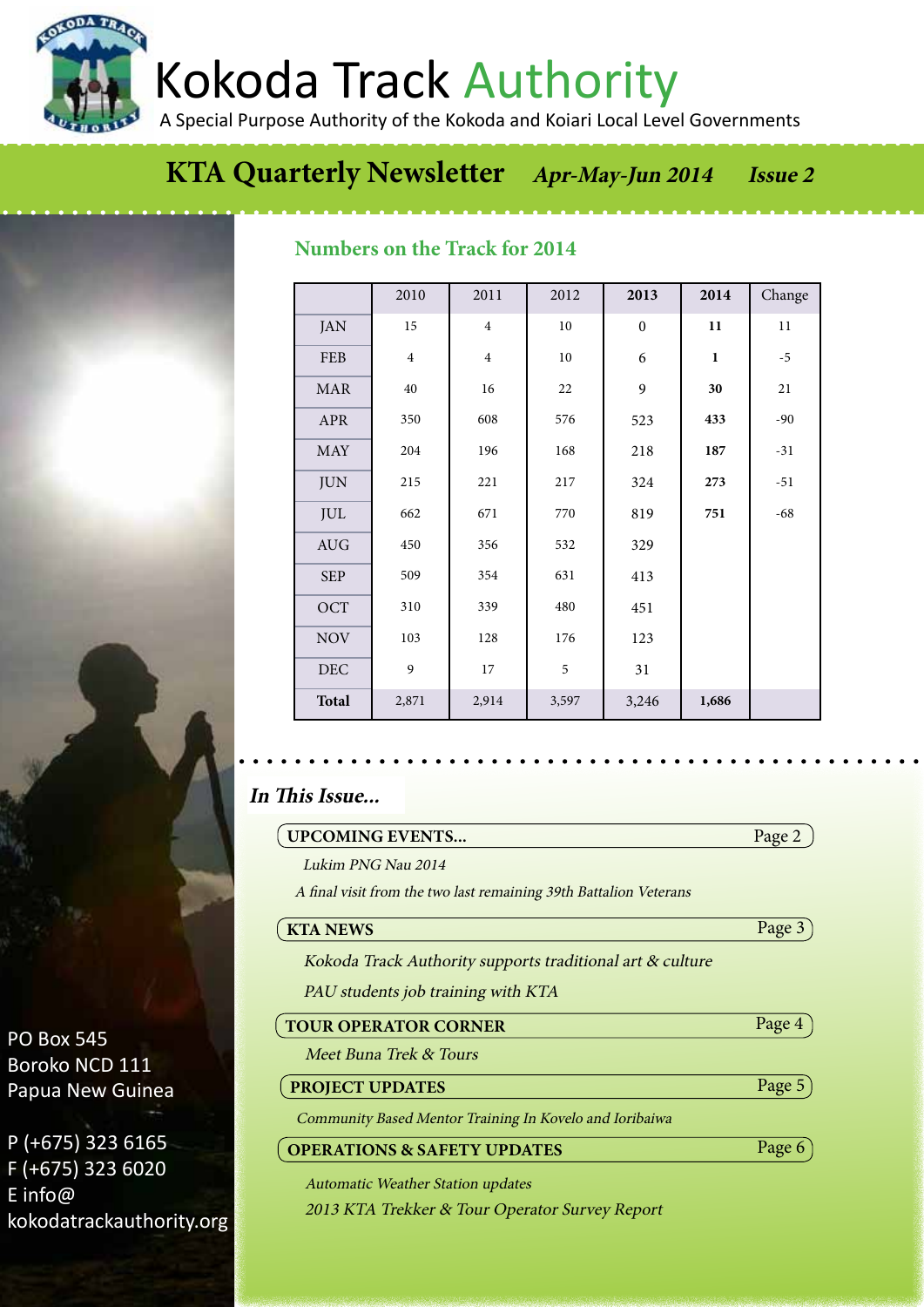

# **Lukim PNG Nau 2014 Tourism Expo**

The Lukim PNG Nau Tourism Expo is on again this year.

The annual event is normally organized by the PNG Tourism Industry Association in partnership with the PNG Tourism Promotion Authority.

The main idea of having this event is basically to provide local tourism operators the opportunity to establish business ties with overseas tourism agencies through the annual "Lukim PNG Nau" tourism expo.



## YOU ARE INVITED

<u>lia</u>

Dear Tour Operators,

KTA encourages you to use this event to market and promote your tour operating business.

Hence why, we have registered and will have a booth set up during the event. KTA will have its own products to display but Tour Operators are also welcome to provide KTA with your promotional items like brochures, pamphlets, business cards etc...for display.

What to do?

All you need to do is start preparing your promotional items and drop them off at KTA office anytime before the event. We have a month left so get started.

For more information contact Althea Masi or Michael O'Kave on phone 323 6165 or email;

communications@kokodatrackauthority. org operations@kokodatrackauthority.org

## **A final visit from the two last remaining 39th Battalion Veterans ...more in the next issue**



Alan Moore (91 yrs old) from Mount Eliza is one of the few remaining veterans from the Kokoda campaign and also served with Victoria's famous 39th battalion that took the brunt of the Japanesse offensive.



John Akhurst, was a sergeant with the 39th Battalion in 1942.



**Managing the Track with Trust, Respect and Pride www.kokodatrackauthority.org**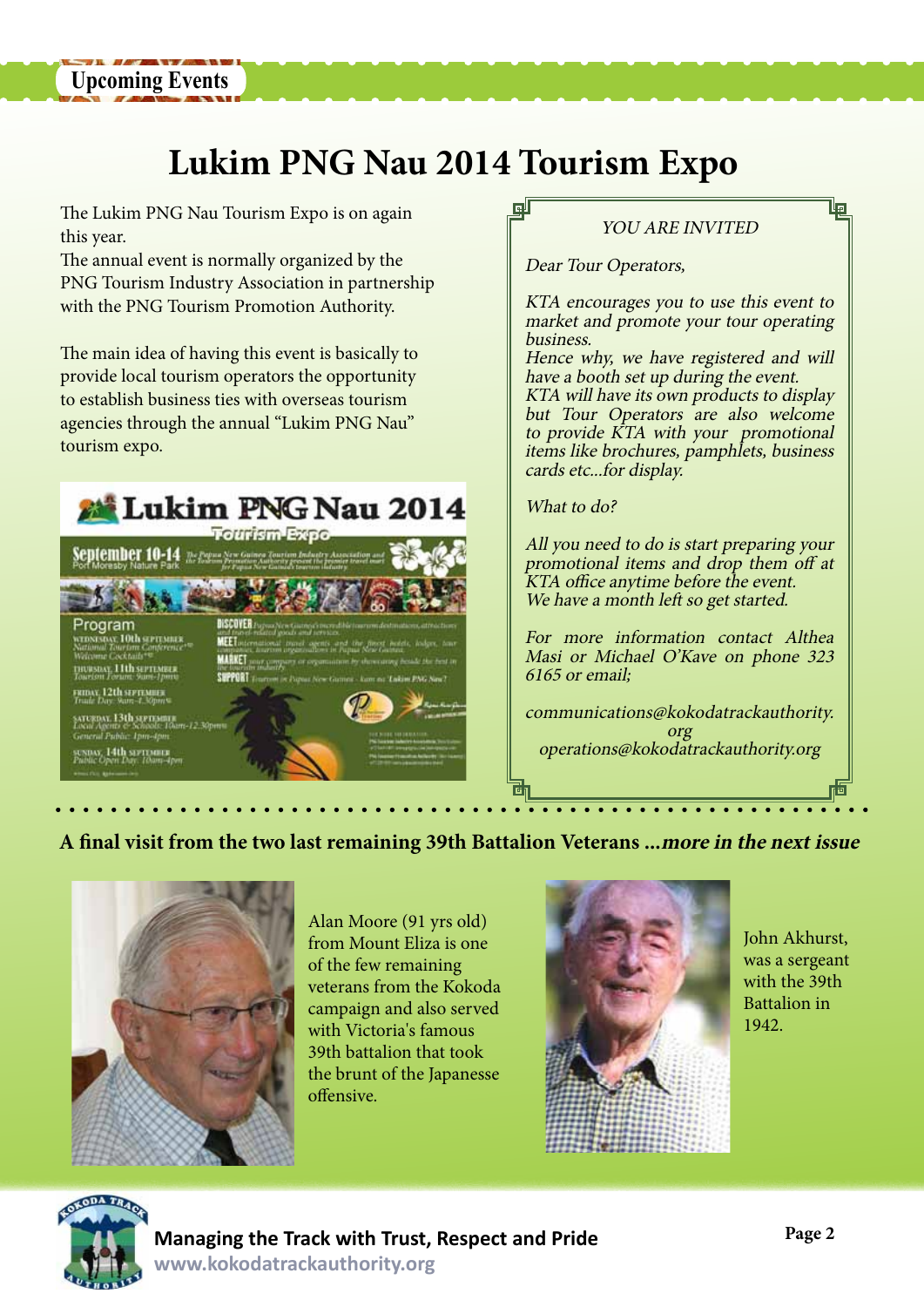## **KTA News**

## **Kokoda Track Authority supports local arts & culture**

The Melanesian Symposium was held at the Holiday Inn earlier this month as part of the 5th Melanesian Festival of Arts and Culture celebration. Many of the presentations were about the importance of keeping alive our art and culture. Art and culture can be represented and identified through a variety of activities, through people, artefacts, languages or even the land and many more.

Kokoda Track Authority was privilege to have been given a table for show and tell of what we do and who we are. A lot of students plus other people were interested to know about KTA's roles and responsibilities and how they can walk the track. Some wanted to know the link between the Kokoda Track to the Melanesian Festival of Art and Culture to which KTA

## **PAU Accounting Students presents KTA with a Business Plan Study Guide**

Three Accounting students from the Pacific Adventist University successfully completed five weeks practical with KTA.

Those of you who have visited KTA office over the past five weeks may have noticed these gentlemen helping out in the front desk.

As part of their training requirement they have compiled a Business Plan Study Guide for planning small business.

KTA will facilitate Business Plan Development Training for Tour Operators in in the future using has pointed out clearly that the Kokoda Track is not just a tourist attraction or destination for its war history but of the people, their art and culture and traditional stories that must be well managed in order to protect it from dying out or losing its values.



Koiari Culture: The Koiari people are known for their Dobo Tree houses

One important point raised by many of the presenters was to preserve and manage the knowledge and practices that make us unique and special.

From all that have been presented, Kokoda Track Authority is proud to say that as, a Special



Kokoda Culture: The Oro Tapa is a significant identity of the people of Oro

Purposes Authority of the Kokoda and Koiari Local -level Governments we have and will continue to safe keep and manage the Kokoda Track and its culture so the world must know the history, the values and the importance of this place.



From left: Nelson Karis, Peter Okwechime (KTA Business Advisor) Shadrach Roga, & Trevor Ruga.

this resource. They have interviewed some local Tour Operators and landowners to get first-hand information hence this Business Plan Study Guide has

good insight information and recommendation.

From the KTA staff we wish you three more success in your studies.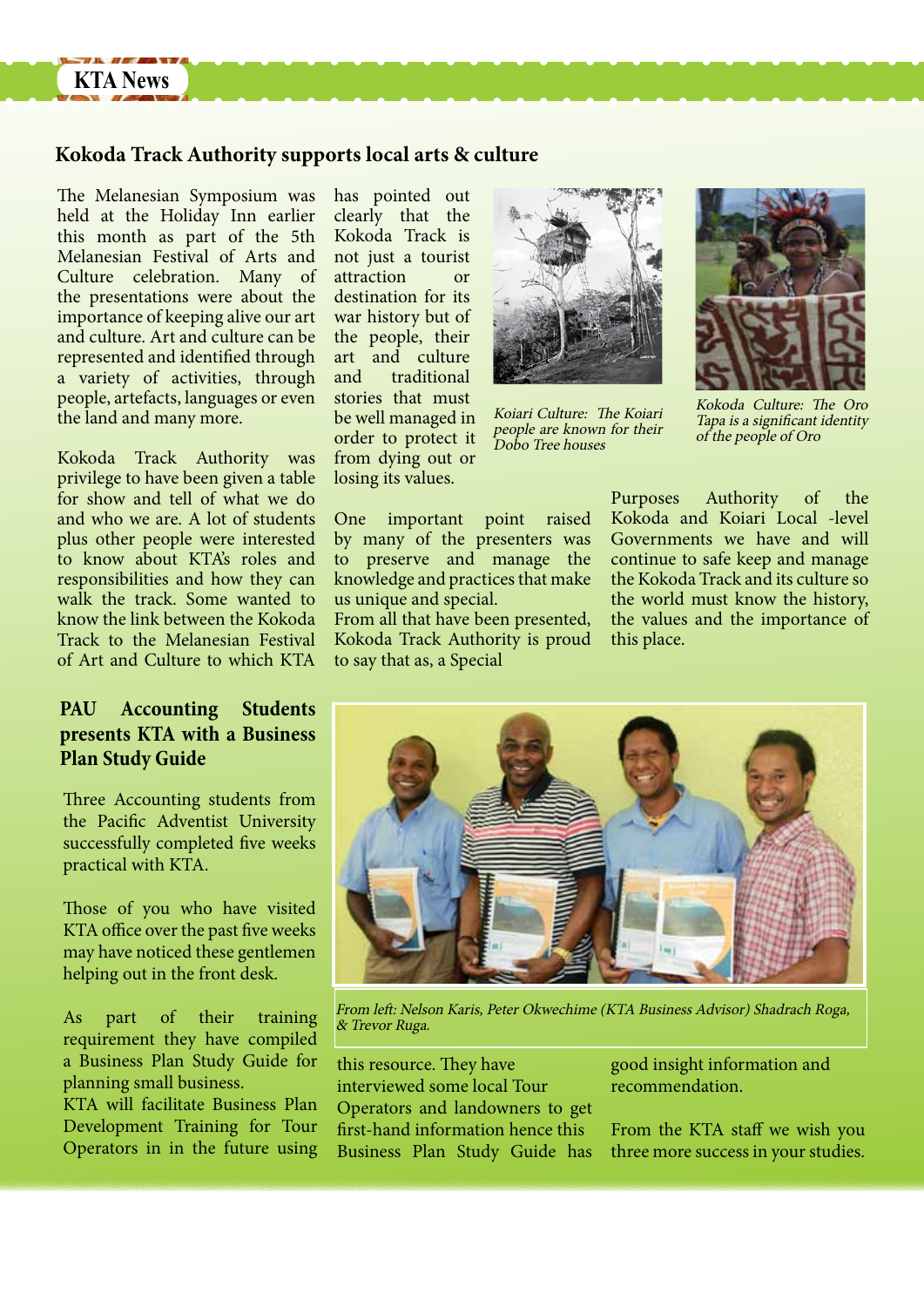## **Tour Operator Corner** Meet Buna Trek & Tours

## **FACT BOX**

Buna Treks and Tours is a 100% locally owned and operated tour business, their home is along the Northern Beaches of Popondetta.

Their team consists of very experience guides, and tour leaders who have been tour leaders and guides with other Australian tour operators with over 15 years of trekking the Kokoda track.

A tour business drawing from the experiences of the owners and carriers, they specialize in trekking guide along the Kokoda Trek, tours of Northern Beaches and other tourism spots in the Northern Province with focus on Eco tourism activities, targeted at bringing income to villagers at the village level.

Our focus is not only to tell you about the Kokoda Trail and the war, we also tell you about the Fuzzy Wuzzie angles, the Papuan Infantry Battalion and the history of how the trail over the mountain range became the mail trail, from the Ebe people, to the Koko hill tribes, the OroKaiva people, to what we know today as the Kokoda Track.

Our passion is for our country and our home, in making known the stories of the Fuzzy Wuzzie Angles, and the Papuan Infantry Battalion. And also to tell about our ancestors and our family who became victims of WW2.



And it is our desire that you to know about the history of our great land.

**"WHEN YOU WALK KOKODA TRACK WITH BUNA TREKS & TOURS YOU SUPPORT A 100% PNG OWNED BUSINESS"**



Team Buna Trek & Tours

## **Shared Experience ...**

In June of 2013, Buna Trek & Tours held a National Women's Trek. This event sparked the interest of a young lass all the way from Sydney, Australia to participate.

However, she is not foreign to PNG because she is local. She is from Chimbu and Koiari.

> By participating in this Trek, she came to realise the value of the

Kokoda Track as well as appreciating her origin.

In her own words "My Koiairi roots really kicked in and I completed the track with no problems and a whole new look at my own back ground and heritage"

Her acknowledgement of the Buna Trek & Tours carriers can be seen on their facebook page "buna treks and tours"

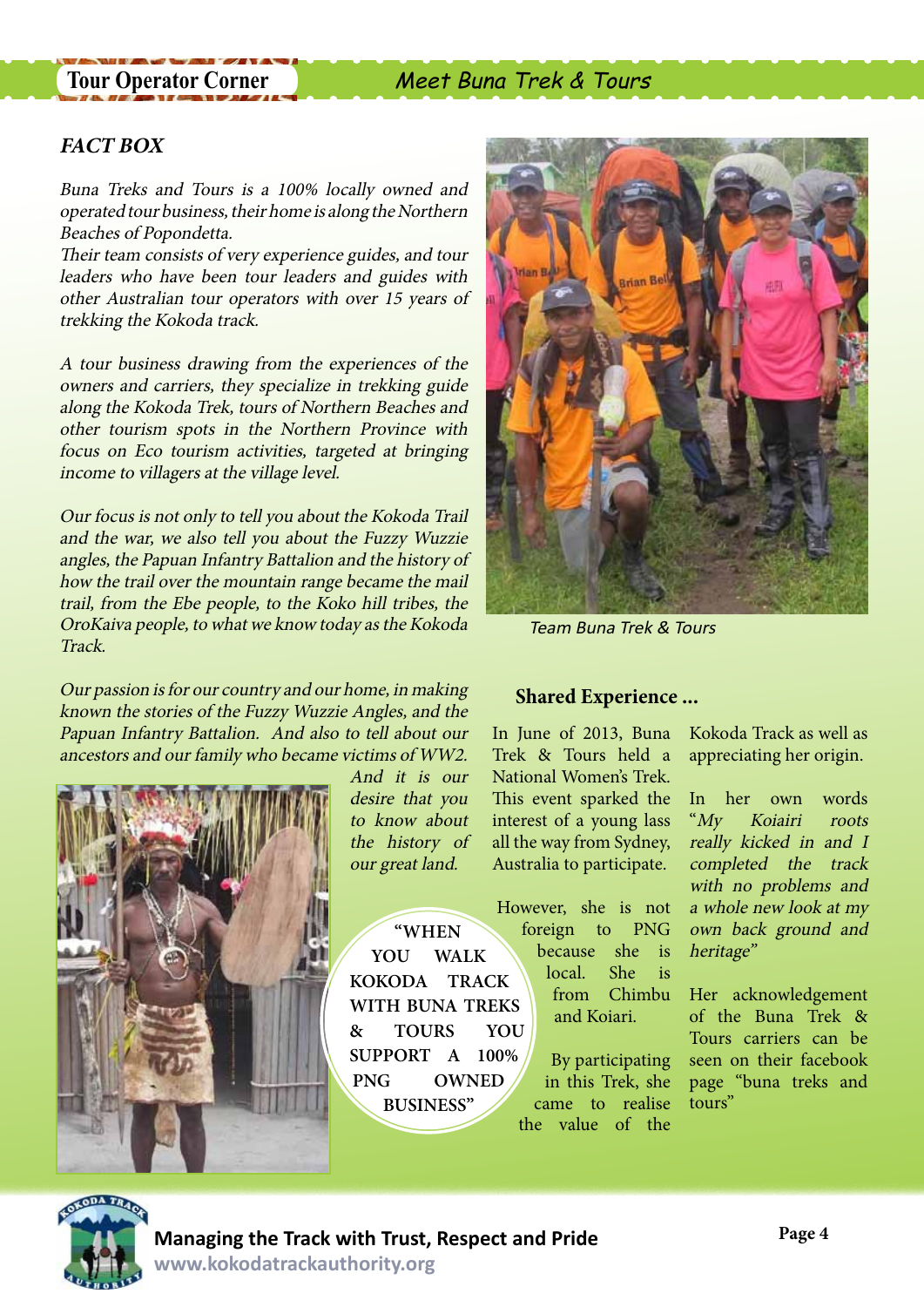



This project is funded through the Kokoda Initiative, a partnership between the governments of Papua New Guinea and Australia working with the Oro and Central Provincial Administrations.



### **Australian Government**

## **Community Based Mentor Training In Kovelo and Ioribaiwa**

The Community Based Mentor training was conducted in two sets in the month of June 2014. The training was focussed on basic business management for micro businesses and mentoring roles for the 31 community-based mentors from the Kokoda track villages, of whom 21 attended. The training provided much needed relevant information to the track community mentors.

The trainer Mr Arilla Haro is a national consultant who has extensive experience and knowledge in project and business management programmes, and behavioural capacity building. He has qualifications in management courses at the University of Papua New Guinea.

The first training was held at Kovelo in Oro province and the second training at Ioribaiwa in the Central province.

Kovelo – the training at Kovelo was attended by 11 local community-based mentors out of the twelve appointed. There is a need for another mentor at Alola since the village has only one female mentor. The work requires a male assistant who was able to attend the training as well. This adds to the total 32 mentors.

The training was concluded with a graduation ceremony with 6 of the local councillors attended plus the KTA chairman Mr Ruben Maleva, and the local community who witnessed the occasion.

Ioribaiwa – training at Ioribaiwa was a success despite the remoteness and distance. Most CBMs covered great distances to attend the training. While the difficulty of collecting together all CBMs at the southern end remains a challenge.

The two sets of trainings went very well despite the difficulty of the logistics of pulling every community mentor together for the training especially at the southern end of the track.

A more practical aspect of the training for the mentors were resource mapping and business need identification and pulling on practical approach to



making it work. This part of the training enabled the mentors from the northern end to develop a business plan for a vegetable farming project which they see as the most viable and suitable project to tap into in their local area especially those areas nearby to the market, who also have access to road. A plan for the project will be detailed separately for funding support in the next KI activity period.

Twenty-one community based mentors were issued certificate of participation upon successful attendance and participation.

The community based mentors' training was successfully delivered by a very committed and dedicated service-oriented trainer Mr Arilla Haro, who delivered an excellent training, which got the mentors fired up and determined to invest into their communities. Various mentors have already started work on their own initiative projects, and will require support from the Kokoda Track Authority and its development partners like the Kokoda Initiative and the various LLGs, and others.

To sum up, it is a challenge to really up-skill and enables the local track community mentors to effectively perform their mentoring roles. More emphasis and capacity building/resources should be provided for the mentors to equip them up for sustainability purposes in the long run.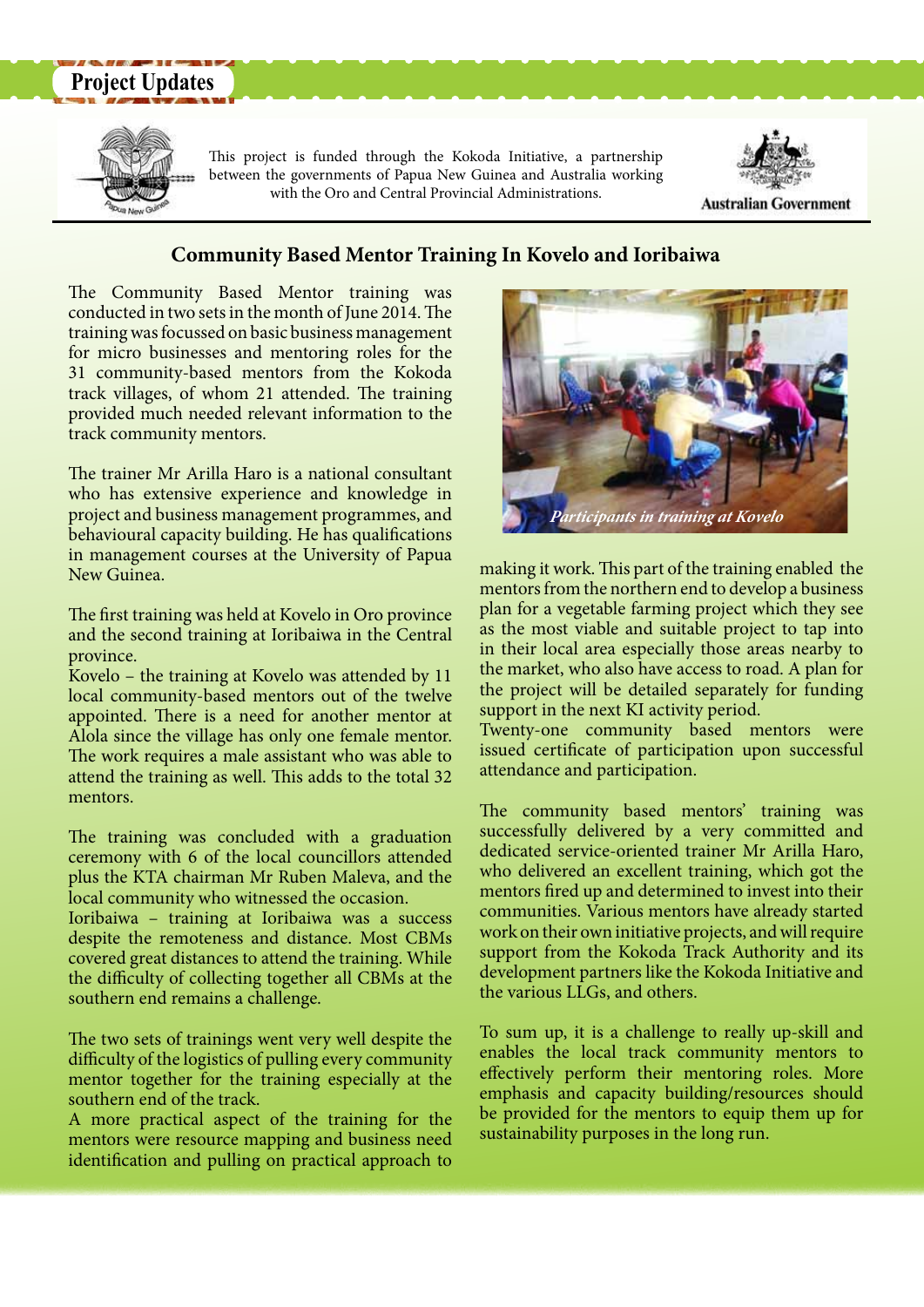# **Operations & Safety Updates**



This project is funded through the Kokoda Initiative, a partnership between the governments of Papua New Guinea and Australia working with the Oro and Central Provincial Administrations.



**Australian Government** 

## **Kokoda Automatic Weather Station Update**

KTA has received several enquiries about repairs to the Kokoda Automatic Weather Station. As you may be aware, an automatic weather station was installed at Kokoda in 2013 using Australian Government Kokoda Initiative funds to improve air transport safety from Port Moresby and other areas to Kokoda.

The station was designed and installed by the Australian Bureau of Meteorology using state of the art technology. Unfortunately, earlier this year the weather station was vandalised.

At the request of KTA, two technical staff from PNG's National Weather Service inspected the site in late April and provided a report on damage. Two solar panels were forcefully removed, brackets bent, cables cut and a number of solar panels were interfered with. It was

also apparent that arrangements for maintaining the station's compound had fallen away.

The Bureau of Meteorology has been contracted to undertake the repairs, maintenance and improve security measures for the station. They will work collaboratively with PNG National Weather Service technicians and the KTA.

The repairs and maintenance are scheduled to occur by the end of July to mid-August, pending logistical and travel arrangements.

The Kokoda Track Authority is now responsible for the maintenance of the compound which involves regular inspections and vegetation slashing. KTA will also investigate appropriate security arrangements for the site.





Top: An officer at the National Weather Service explains to KTA's Operations & Safety Manager Rapsey Vagi about the Automatic Weather Station. Bottom: Mr. Tau spoke during the meeting as KTA Business Advisor looks on with interest.

## 2013 KTA Trekker and Tour Operator Survey Data Analysis

- 89% of the trekkers were Australian
- 68% of the trekkers were male
- 44% of trekkers camped at some stage of the trek
- 39% of trekkers surveyed complained about the toilets
- 25% of reported difficulties with theft
- 95% of people are open to undertaking the trek again
- 91% of the Tour Operators who completed the survey had an 'ok' or better opinion of the quality of the track.

Please help the KTA maintain and improve the Kokoda Track by completing our short 2014 Tour Operator survey: www.surveymonkey.com/s/KTA2014TourOperatorSurvey